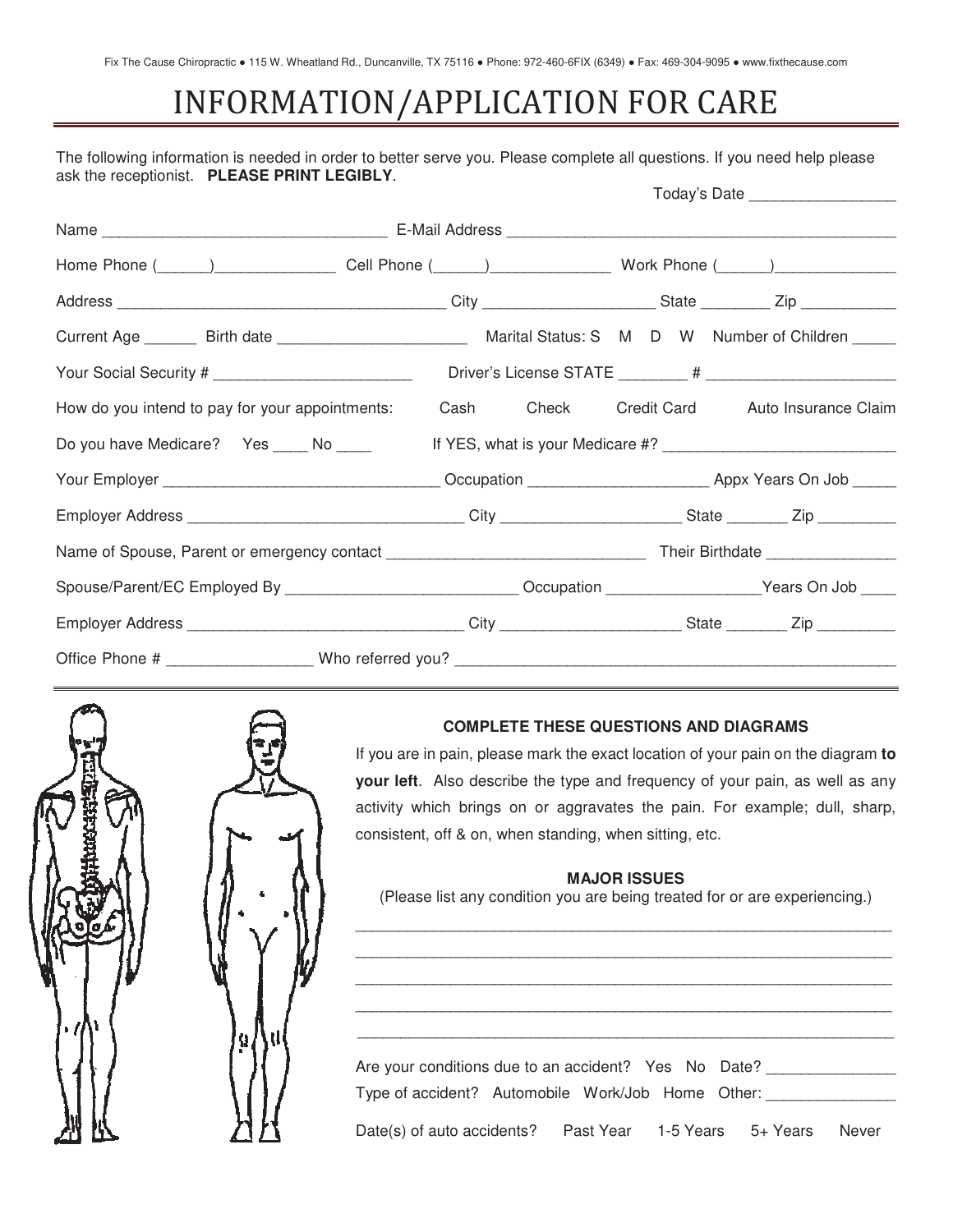Patient Name (please print) **Date and Security** and Security and Security and Security and Security and Security and Security and Security and Security and Security and Security and Security and Security and Security and S

*Dear Patient: Please complete this questionnaire. Your answers will help us determine if chiropractic can help you. If we do not sincerely believe your condition will respond satisfactorily, we will not accept your case. THANK YOU.* 

Please check the appropriate box for any of the following symptoms which you now have or have had previously. We want all the facts about your health before we accept your case. THIS IS A CONFIDENTIAL HEALTH REPORT.

# **O – OCCASIONAL F – FREQUENT C – CONSTANT (NEVER – LEAVE BLANK!)**

| F.<br>C<br>O                                 |                        | Ο      | -F                   | C      |                         | O      | F       | C      |
|----------------------------------------------|------------------------|--------|----------------------|--------|-------------------------|--------|---------|--------|
| $\Box$<br>□                                  | Allergy                | П      | □                    | □      | Colon trouble           |        |         | □      |
| $\Box$ $\Box$<br>П                           | Chills                 | □      | $\Box$               | □      | Constipation            | П      | П       | П      |
| $\Box$                                       | Convulsions            | П.     | $\Box$               | $\Box$ | Diarrhea                | п      | П       | П      |
| $\Box$<br>$\Box$<br>□                        | <b>Dizziness</b>       |        | $\Box$ $\Box$        | $\Box$ | Difficult digestion     | □      | П       | □      |
| $\Box$<br>$\Box$<br>□                        | Fainting               | 0      | $\Box$               | $\Box$ | Distension of abdomen   | □      | □       | □      |
| $\Box$<br>□<br>П                             | Fatigue                | п      | $\Box$               | $\Box$ | Excessive hunger        | П      | П       | □      |
| $\Box$ $\Box$<br>п                           | Fever                  | п      | $\Box$               | $\Box$ | Gall bladder trouble    | П.     | П       | П      |
| $\Box$ $\Box$<br>□                           | Headache               | $\Box$ | $\Box$               | $\Box$ | Hemorrhoids             | 0      | п       | □      |
| $\Box$ $\Box$<br>□                           | Loss of sleep          | □      | $\Box$               | $\Box$ | Intestinal worms        | п      | П       | □      |
| $\Box$ $\Box$<br>□                           | Loss of weight         | $\Box$ | $\Box$               | $\Box$ | Jaundice                | □.     | п       | □      |
| $\Box$ $\Box$<br>□                           | Nervousness/depression | П.     | $\Box$               | $\Box$ | Liver trouble           | П.     | п       | П      |
| $\Box$ $\Box$<br>□                           | Neuralgia (nerve pain) | $\Box$ | $\Box$               | $\Box$ | Nausea                  | $\Box$ | П       | $\Box$ |
| $\Box$<br>$\Box$<br>□                        | <b>Numbness</b>        | п      | $\Box$               | $\Box$ | Pain over stomach       | □      | П       | П      |
| $\Box$<br>$\Box$<br>п                        | Sweats                 | $\Box$ | $\Box$               | $\Box$ | Poor appetite           | 0      | П       | □      |
| $\Box$<br>$\Box$<br>п                        | Tremors                |        | $\Box$ $\Box$ $\Box$ |        | Vomiting                | п      | $\Box$  | П      |
| $\Box$ $\Box$<br>□                           | Arthritis              | $\Box$ | $\Box$               | $\Box$ | Vomiting of blood       | □.     | П       | □      |
| $\Box$ $\Box$<br>п                           | <b>Bursitis</b>        |        | $\Box$<br>$\Box$     | $\Box$ | Asthma                  | П.     | П       | $\Box$ |
| $\Box$<br>П                                  | Foot trouble           | п      | $\Box$               | $\Box$ | Colds                   | П      | П       | П      |
| $\Box$ $\Box$<br>п                           | Hernia                 |        | $\Box$ $\Box$        | $\Box$ | Crossed eyes            | п      | П       | □      |
| $\Box$ $\Box$<br>□                           | Low back pain          |        | $\Box$<br>$\Box$     | $\Box$ | Deafness                | 0      | □       | $\Box$ |
| $\Box$ $\Box$ $\Box$                         | Lumbago                |        | $\Box$ $\Box$        | $\Box$ | <b>Dental Decay</b>     | □.     | п       | □      |
| $\Box$ $\Box$<br>□                           | Neck pain or stiffness | $\Box$ | $\Box$               | $\Box$ | Earache                 | П.     | П       | □      |
| $\Box$ $\Box$ $\Box$                         | Pain between shoulders | $\Box$ | $\Box$               | $\Box$ | Ear discharge           | П.     | П.      | П      |
|                                              | Pain or numbness in:   |        | $\Box$ $\Box$        | $\Box$ | Ear noises              | П.     | П       | П      |
| □<br>$\Box$<br>⊔                             | Shoulders              | □      | $\Box$               | $\Box$ | Enlarged glands         | □      | П       | $\Box$ |
| 88 S S                                       | Arms                   |        | $\Box$ $\Box$        | $\Box$ | <b>Enlarged thyroid</b> | □.     | □       | $\Box$ |
| $\Box$<br>$\Box$<br>П                        | <b>Elbows</b>          | $\Box$ | $\Box$               | $\Box$ | Eye pain                | П.     | П       | $\Box$ |
| $\Box$ $\Box$<br>п                           | Hands                  |        |                      |        | Failing vision          |        | 0 0 0   |        |
| $\Box$<br>□<br>ப                             | Hips                   | 0      | $\Box$               | □      | Far sightedness         |        |         |        |
| $\Box$ $\Box$<br>□                           | Legs                   |        | $\Box$ $\Box$ $\Box$ |        | Gum trouble             |        |         |        |
| $\Box$ $\Box$<br>п                           | Knees                  | $\Box$ | $\Box$ $\Box$        |        | Hay fever               | П      | П       | □      |
| $\Box$ $\Box$<br>п                           | Feet                   | П      | $\Box$               | $\Box$ | Hoarseness              | 9.     | □       | □      |
| $\Box$ $\Box$<br>□                           | Painful tail bone      | $\Box$ | $\Box$               | □      | Nasal obstruction       |        | □□      | $\Box$ |
| $\Box$<br>□                                  | Poor posture           | □      | $\Box$               | □      | Near sightedness        | □      |         | □      |
| $\Box$<br>$\Box$<br>□                        | Sciatica               | $\Box$ | $\Box$               | $\Box$ | Nosebleeds              | □      | П       | $\Box$ |
| $\Box$ $\Box$<br>□                           | Spinal curvature       | $\Box$ | $\Box$               | $\Box$ | Sinus infection         | $\Box$ | П.      | □      |
| $\Box$ $\Box$ $\Box$                         | Swollen joints         |        | $\Box$ $\Box$        | $\Box$ | Sore throat             | □      | П.      | □      |
| 88 S S                                       | Belching or gas        | $\Box$ | □                    | $\Box$ | Tonsillitis             |        | 88 S S  |        |
| $\Box$ $\Box$<br>П.                          | Colitis                | П.     | $\Box$               | $\Box$ | Hardening of arteries   |        | Are you |        |
| CUECK TUE EQUI QWING CONDITIONS VOLUANE UAD. |                        |        |                      |        |                         |        |         |        |
|                                              |                        |        |                      |        |                         |        |         |        |

 $\Box$  Diphtheria

 $\Box$  Heart disease □ Influenza

 $\square$  Eczema □ Emphysema  $\Box$  Epilepsy  $\Box$  Fever blisters □ Goiter □ Gout

#### **CHECK THE FOLLOWING CONDITIONS YOU HAVE HAD:**

| $\Box$ Alcoholism   |
|---------------------|
| $\Box$ Anemia       |
| $\Box$ Appendicitis |
| □ Arteriosclerosis  |
| $\Box$ Arthritis    |
| $\Box$ Cancer       |
| $\Box$ Chorea       |
| $\Box$ Cold sores   |

 $\Box$  Diabetes

- □ Lumbago □ Malaria
	- $\Box$  Measles
	- □ Miscarriage
- $\Box$  Multiple sclerosis
	- □ Mumps
	- □ Pleurisy
	- □ Pneumonia
		- Polio
- $\Box$   $\Box$  High blood pressure  $\square$   $\square$  Low blood pressure
- $\square$   $\square$  Pain over heart
- $\Box$   $\Box$  Poor circulation
- $\square$   $\square$  Rapid heart beat
- $\square$   $\square$  Slow heart beat
- $\square$   $\square$  Swelling of ankles
- $\square$   $\square$  Chest pain
- $\square$   $\square$  Chronic cough
- $\square$   $\square$  Difficult breathing
- $\square$   $\square$  Spitting up blood
- $\square$   $\square$  Spitting up phlegm
- $\square$   $\square$  Wheezing
	- $\square$   $\square$  Boils
- $\square$   $\square$  Bruise easily
- $\square$   $\square$  Dryness
- $\square$   $\square$  Hives or allergy  $\square$   $\square$  Itching
- 
- $\square$   $\square$  Skin eruptions (rash)  $\square$   $\square$  Varicose veins
- $\square$   $\square$  Bed-wetting
- $\square$   $\square$   $\square$  Blood in urine
	- $\square$   $\square$  Frequent urination
- $\Box$   $\Box$  Inability to control kidneys
- $\square$   $\square$  Kidney infection or stones
- $\square$   $\square$  Painful urination
- $\square$   $\square$  Prostate trouble
- $\square$   $\square$  Pus in urine

### **FOR WOMEN ONLY**

- $\square$   $\square$  Congested breasts
- $\square$   $\square$  Cramps or backache
- $\square$   $\square$  Excessive menstrual flow
- $\Box$   $\Box$  Hot flashes
- $\square$   $\square$   $\square$  Irregular cycle
- $\square$   $\square$   $\square$  Menopausal symptoms
- $\square$   $\square$   $\square$  Painful menstruation
- $\square$   $\square$   $\square$  Vaginal discharge
- you pregnant?  $\Box$  Yes  $\Box$  No
	- $\Box$  Rheumatic fever
	- $\Box$  Scarlet fever
	-
	- $\Box$  Tuberculosis
		- $\Box$  Typhoid fever
		- □ Ulcers
	- □ Venereal disease
		- □ Whooping cough
	-
	- □ Stroke
		-
		-
		-
		- -